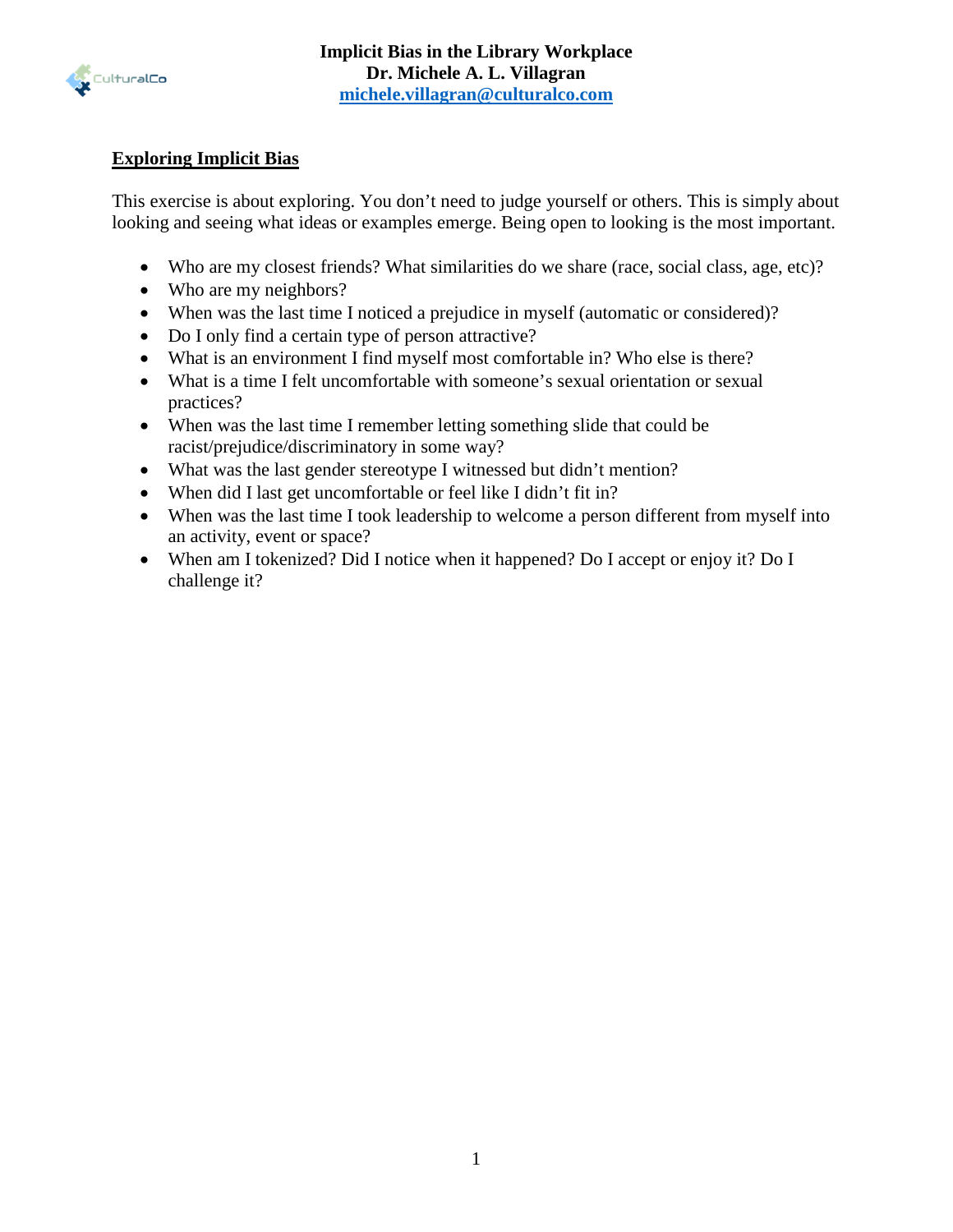

# **Implicit Association Test**

Have you taken the free Implicit Association Test (IAT)?

Project Implicit, a non-profit organization, is a collaboration between researchers who are interested in implicit social cognition (otherwise known as implicit bias). The Implicit Association Test (IAT) is an online research-based tool to develop an individual's awareness of implicit preferences and stereotypes. This test may reveal that you have an implicit attitude that you didn't even know you had.

Here are instructions for completing the test:

- 1. Go to [www.implicit.harvard.edu](http://www.implicit.harvard.edu/)
- 2. Under Project Implicit Social Attitudes, enter your email address and login as a guest.
- 3. Once you login, you'll be sent to the Preliminary Information page. Please read the disclaimer, scroll to the bottom of the page, and click "I wish to proceed."
- 4. There will be several versions (race, age, religion, weight, etc.) of the test available. You are free to choose which tests you would like to take.
- 5. When finished, you will receive your results as well as more information about the test and the performance of others. You can also go back and take another test.

Upon completing at least one test from the IAT, reflect on how the results made you feel and if there were any surprises based on your results.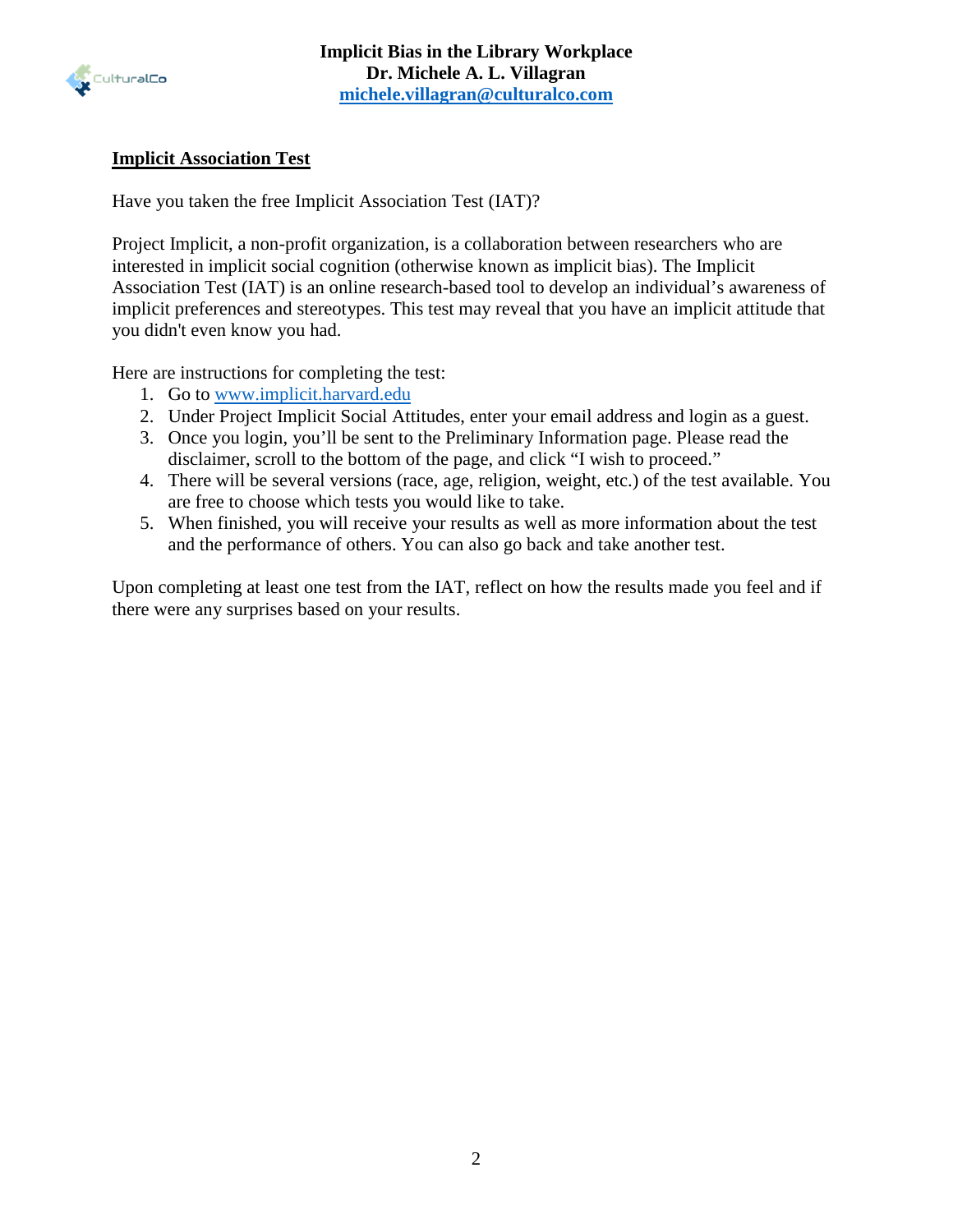

#### **Common Cognitive Biases**

There are more than 150 cognitive biases with five that have direct impacts within the library and information profession workplace. These are among the most common:

**Affinity bias.** It is human nature to gravitate towards individuals who look like us, therefore, we prefer people who look like us. In a library, this may mean choosing to help those community groups in which we look like or feel comfortable with versus those groups that are different than us.

**Halo effect.** The overall impression of someone impacts your evaluation of that person. For example in a library setting, a customer's attitude or an employee's professionalism creates a good first impression.

**Perception bias.** The tendency to form stereotypes and assumptions about certain groups that make it impossible to make an objective judgement about members of those groups. In the library, there is often perception bias seen with race, gender, age, and appearance. For example, "Asian Americans are smart." "Women are more family-focused." "Millennials won't stay with the library too long." "Because you have a tattoo, you are a danger to me."

**Confirmation bias.** The tendency for people to seek information that confirms preexisting beliefs or assumptions. This bias supports the spread of fake news. Within the library, we want to teach information literacy to our customers. We want to ensure our programming and services help customers fact check their information.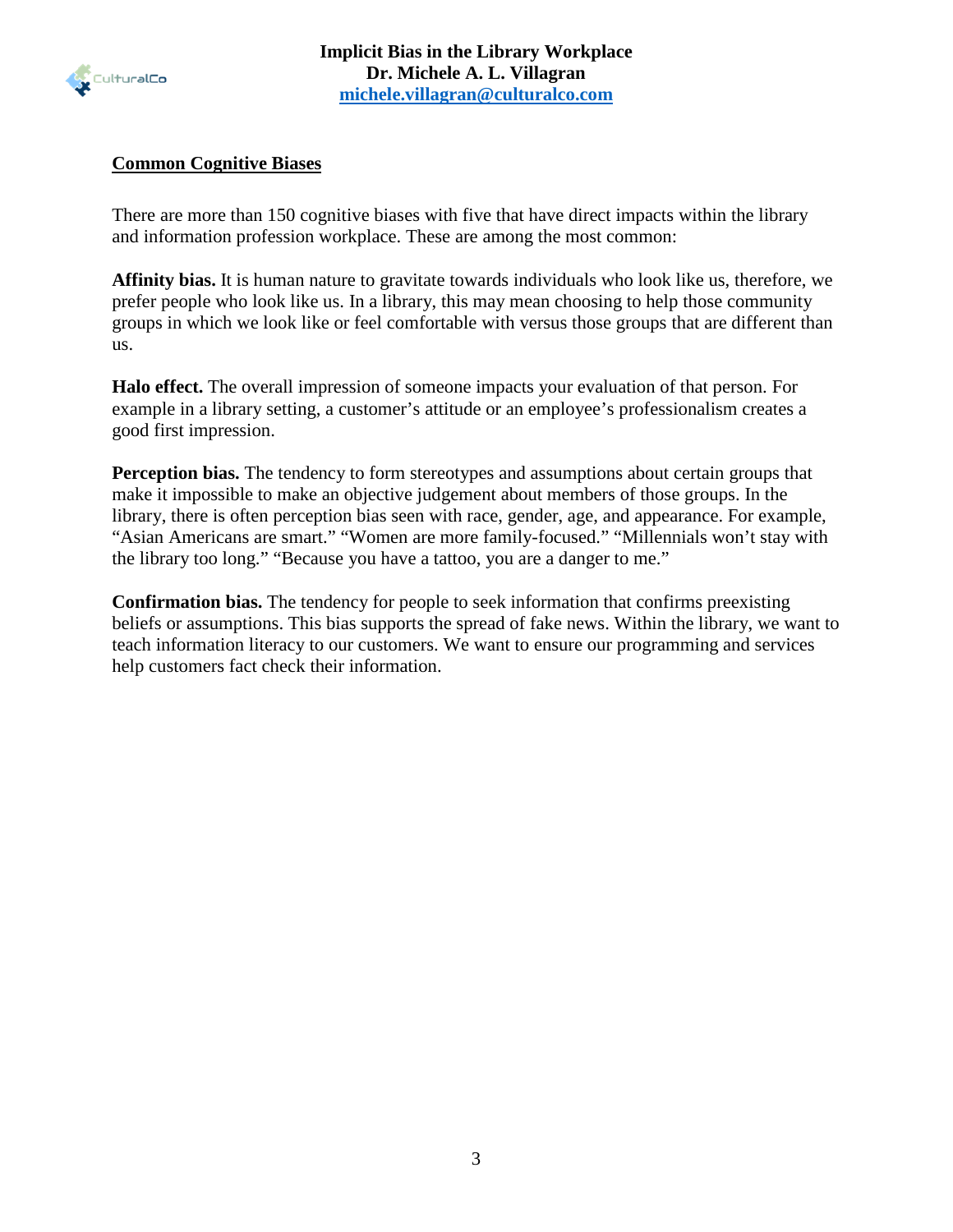

## **Self-Reflection Questions**

- What biases have you witnessed or experienced within your library?
- How would you rate your organization's effectiveness working across cultures on a scale of 1 to 10? 1 means the organization doesn't work effectively across cultures. 10 means the organization is extremely effective working across cultures. Reflect on why you selected the number you did.
- What is one cultural group that is difficult to work with within your library and why?
- If you had to work with a group from culture X for the next 6 months, what would be most challenging and why?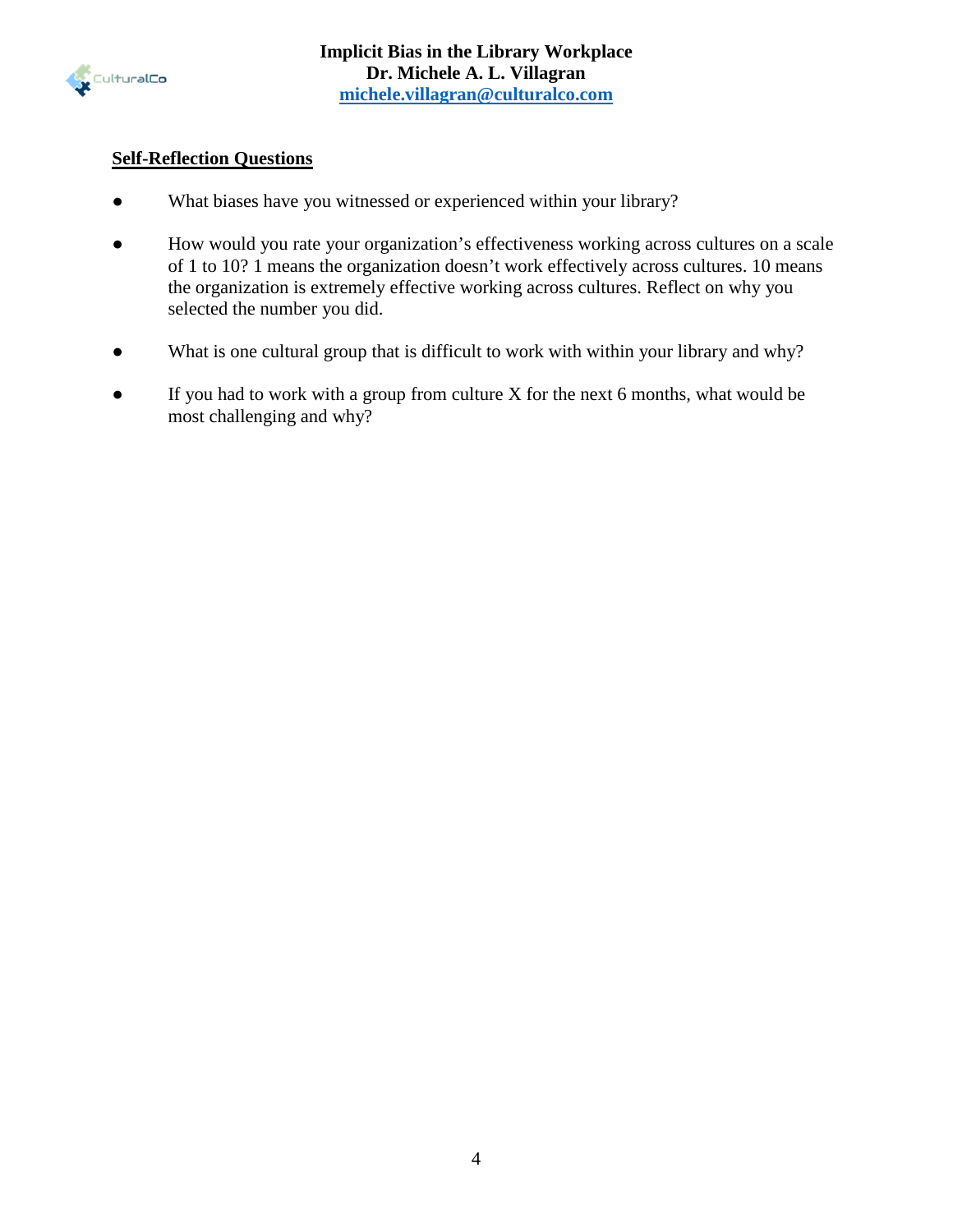

#### **References & Supplementary Material**

- Abdel-Magied, Yassmin. "What Does My Headscarf Mean to You?" TED: Ideas Worth Spreading, TEDxSouthBank, Dec. 2014, Available from [www.ted.com/talks/yassmin\\_abdel\\_magied\\_what\\_does\\_my\\_headscarf\\_mean\\_to\\_you#t-](http://www.ted.com/talks/yassmin_abdel_magied_what_does_my_headscarf_mean_to_you#t-)[6262](http://www.ted.com/talks/yassmin_abdel_magied_what_does_my_headscarf_mean_to_you#t-)
- A. J. Hart, Paul J. Whalen, Lisa M. Shin, Sean C. McInerney, Hakan Fischer, Scott L. Rauch, "Differential Response in the Human Amygdala to Racial Outgroup vs. Ingroup Face Stimuli," NeuroReport 11, no. 11 (2000): 2351-2355, [https://dx.doi.org/10.1097/00001756-200008030-00004.](https://doi.org/10.1097/00001756-200008030-00004)
- Ang, S., & Van Dyne, L. (Eds.). (2008). Handbook on cultural intelligence: Theory, measurement and applications. Armonk, NY: M. E. Sharpe.
- CarlsbergBE. "Carlsberg Stunts with Bikers in Cinema." YouTube, YouTube, 22 Sept. 2011, Retrieved from [www.youtube.com/watch?v=RS3iB47nQ6E](http://www.youtube.com/watch?v=RS3iB47nQ6E)
- Deciderata. (2016, September 12). Know Your Bias: Implicit Bias. Retrieved from <https://www.youtube.com/watch?v=tNeYTDLZUJA>
- Devex. (2018, March 26). 4 steps for busting unconscious bias. Retrieved from <https://www.youtube.com/watch?v=K-n7el87Dmo>
- Devine, P. G., Forscher, P. S., Austin, A. J., & Cox, W. T. L. (2012). Long-term reduction in implicit race bias: A prejudice habit-breaking intervention. Journal of Experimental Social Psychology, 48(6), 1267–1278.<http://doi.org/10.1016/j.jesp.2012.06.003>
- Earley, P. C., & Ang, S. (2003). Cultural intelligence: Individual interactions across cultures. Stanford, CA: Stanford University Press.
- Earley, P. C., Ang, S., & Tan, J. (2006). CQ: Developing cultural intelligence at work. Stanford, CA: Stanford University Press.
- Earley, P. C., & Mosakowski, E. (2004). Cultural intelligence. Harvard Business Review, 82(10), 139-146. Retrieved from https://www.aub.edu.lb/fm/fao/fd/Documents/cltrlIntgnc.pdf
- Gawronski, B., & Bodenhausen, G. V. (2017). Beyond persons and situations: An interactionist approach to understanding implicit bias. Psychological Inquiry, 28(4), 268-272.
- Godsil, R. D. (2015). *Breaking the cycle: Implicit bias, racial anxiety, and stereotype threat.* (). Washington: Poverty & Race Research Action Council. Retrieved from http://search.proquest.com/docview/1650104582?accountid=14677